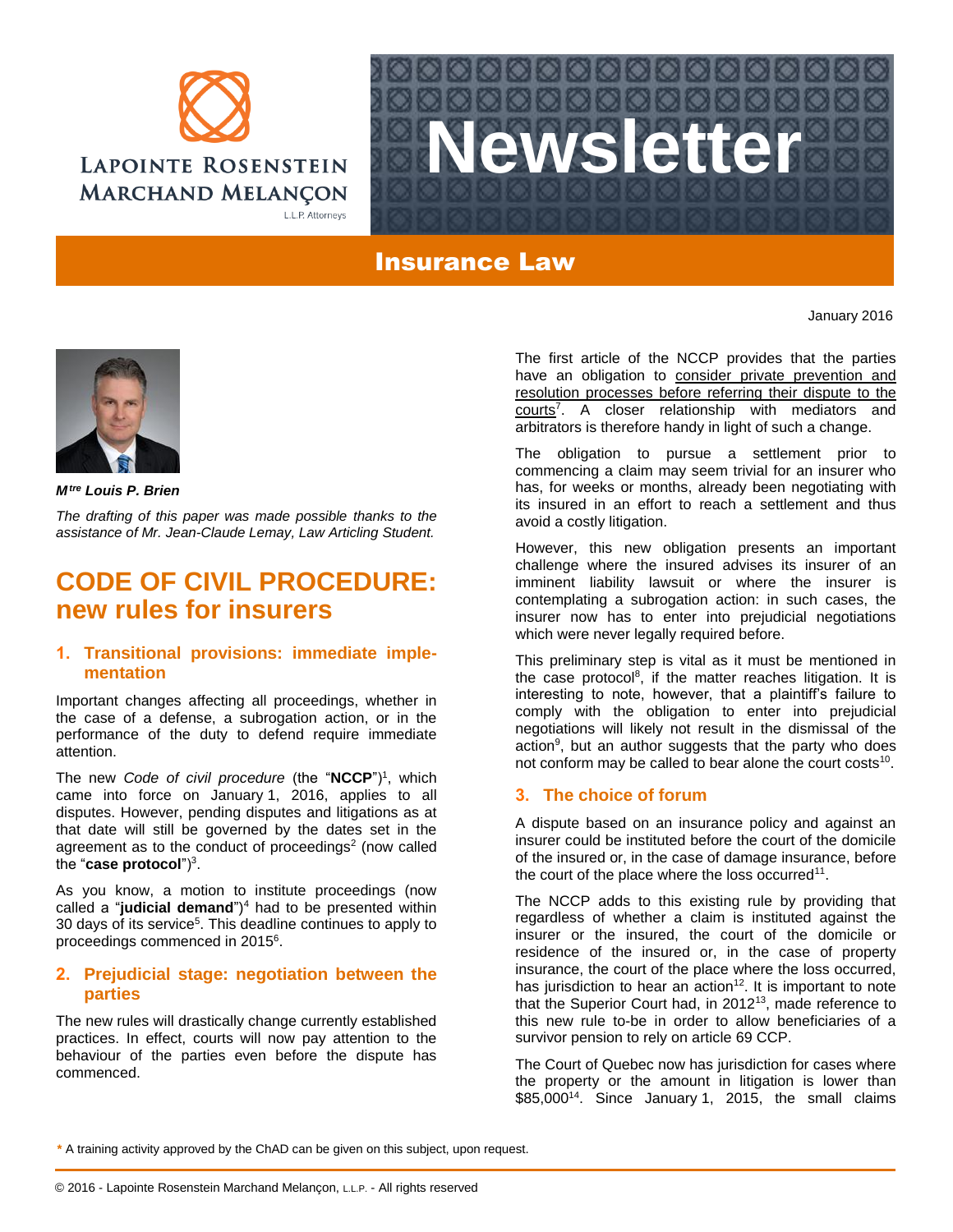#### Newsletter – Insurance Law January 2016

division has jurisdiction to hear cases involving amounts up to  $$15,000^{15}$ . As such, it can be expected that there will be an increase in the volume of cases heard in these forums. However, the pending cases will not be affected by the new thresholds<sup>16</sup>.

#### **4. More stringent deadlines**

The main goal of the new rules is to improve access to justice by simplifying the procedure and reducing the deadlines and costs<sup>17</sup>. The deadlines have therefore been considerably diminished and the procedure has been effectively streamlined. The following provides a brief overview:

- In defense, when you receive a judicial demand, you must respond within 15 days by way of notification, which is less costly than having to appear in court in order to file a notice of appearance<sup>18</sup>;
- In lieu of the minimal deadline of 30 days to file an agreement as to the conduct of proceedings, there is now a maximum delay of 45 days to file a case protocol<sup>19</sup>;
- In the case protocol, you must explain to the judge why the parties do not intend to rely on a joint expert opinion $20$ . As cases often imply contradictory expertise reports that play an important role in the case, it is now important to prepare convincing arguments in anticipation of this step;
- Rather than having a strict deadline of 180 days from the date of service of the motion to institute proceedings in order to inscribe for proof and hearing, a similar deadline of 6 months exists, but commencing from the date on which the case protocol is accepted or determined by the court<sup>21</sup>;
	- Some authors suggest, however, that an extension of the deadline may now be considered to be an exception $22$ . This is a significant change that may influence your strategy in lengthy litigations in which the courts have traditionally demonstrated caution before denying such requests $^{23}$ .

In light of the new deadlines, we recommend that your reminder systems be modified and your exchanges with your lawyers be intensified, especially at the beginning of the litigation phase.

#### **5. Collecting evidence: new boundaries**

The NCCP also provides for more stringent rules regarding the administration of evidence, and particularly, regarding interrogations and the choice of experts.

Firstly, pre-trial examinations – a procedure which allows to obtain information on a case and to better position yourself facing a judicial demand<sup>24</sup> – is now subject to new limitations. The effect of these new limits will be particularly noticeable in cases of liability insurance where pre-trial examinations allow you to gather essential information about a plaintiff that is sometimes absent from your investigation file.

Thus, the legislator has increased from \$25,000 to \$30,000 the monetary threshold allowing the holding of a pre-trial examination. Moreover, the maximum amount of time authorized for a pre-trial examination is now limited to 3 hours for cases wherein the value in litigation is less than \$100,000 and 5 hours when the value in litigation is higher than this threshold<sup>25</sup>.

On another note, experts will continue to play a crucial role in the litigation, whether to identify the cause of a flood, the start of a fire, the bearing capacity of soil and many other situations you encounter on a daily basis.

The significant change here is that now only one expert per area or matter is allowed, which can significantly restrict the evidence that you intend to present. According to the Minister of Justice, this rule has been included in the NCCP in order to limit the debates involving experts and to reduce their costs<sup>26</sup>.

### **6. Conclusion**

Whether it concerns alternate dispute resolution methods, establishing a more limited timetable for case management or earlier contact between the various actors in the litigation, our team is well prepared to help and assist you at every step in the application of the new rules.

- 1. R.L.R.Q. c. C-25.01.
- 2. Art. 833 al. 2(1) NCCP.
- 3. Art. 148 NCCP.
- 4. Art. 141 al. 1 NCCP.
- 5. Art. 151.4 of the current Code of Civil Procedure, ("CCP") R.L.R.Q. c. C-25.
- 6. Art. 833 al. 2(1) NCCP.
- 7. Art. 1 al. 3 NCCP.
- 8. Art. 141 al. 1 NCCP.
- 9. Commentaires de la ministre de la Justice : Code de procédure civile, c. C-25.1, Montréal, Wilson & Lafleur, 2015, p. 20.
- 10. Art. 341 al. 2 NCCP. interpreted by Luc CHAMBERLAND in "Le nouveau Code de procédure civile Commenté", Cowansville, Éditions Yvon Blais, 2014, p. 3.
- 11. Art. 69 CCP.
- 12. Art. 43 al. 2 NCCP.
- 13. *Pelletier* c. *SSQ, société d'assurance-vie inc.*, 2012 QCCS 3239, par. 22.
- 14. Art, 35 al. 1 NCCP.
- 15. Art. 953 al. 1a) CCP; See: Art. 536 al. 1 NCCP.